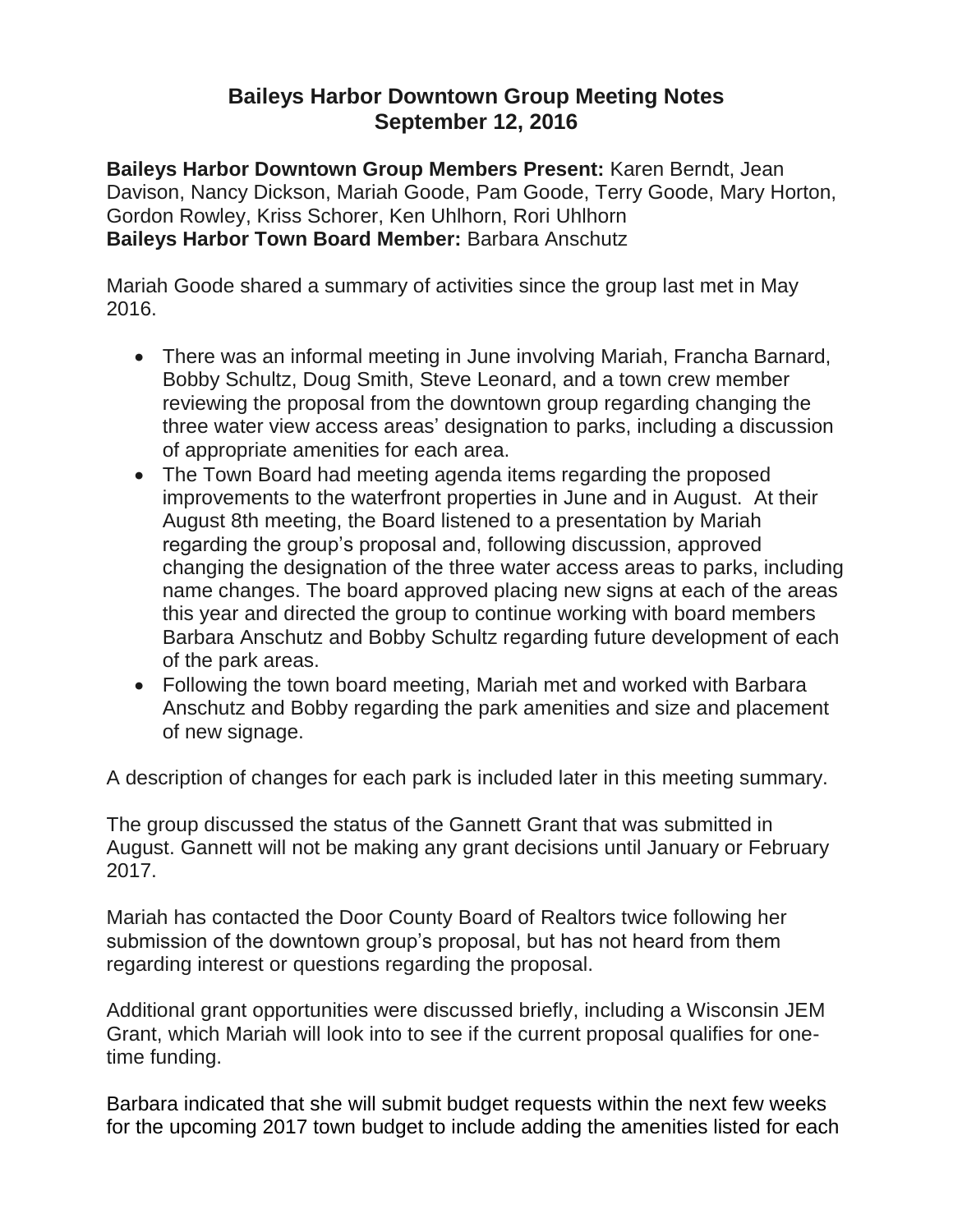of the parks as a town expense. If the Gannett Grant proposal is awarded and funded in early 2017, the town will be reimbursed for their expenses.

The group spent time reviewing the recommendations and changes that have occurred as a result of discussions with town officials. Park signage designs and dimensions were shared followed by a walk to Harbor View Park (by Harbor Sands Condominiums) to view the property.

At the conclusion of the meeting, the group agreed **the next Baileys Harbor Downtown Group meeting will focus on Lakeshore Park, including a visit to the site. Mariah will organize the next meeting, contacting members with potential meeting dates and times.**

Listed below is a summary of the downtown group's proposal. Any item listed in **green** is an update on that aspect of the proposed future development of the park areas. Any item listed in **red** is an item no longer under consideration.

1) Harbor View Park improvements.

a. Sign: "Harbor View Park." Town will purchase and install in 2016 a 24"(H)x30"(L) sign, on new (taller) post, with sign facing closer to parallel to the road. If possible, town will move existing Lakeview Street sign/post and "dead end" sign to opposite side of right-of-way. Town will also see if they can move sign indicating to pedestrians how/where to walk further up along Ridges Road.

b. "Doggie pick-up" bag dispenser & sign. Town could potentially put in 2017 budget.

c. Garbage and recycling containers. Town could potentially put in 2017 budget.

d. Bike rack. New idea, from meetings with town officials: Have Clearing blacksmithing class build this (design to be

approved). Potential ideas: fish (like town hall bike rack), or boat, or birdcage lighthouse.

e. "Little Free Library." To be discussed/determined at a later date.

f. Railroad ties or similar designators for up to six parking spaces. Town will install in 2016 cement designators perpendicular to the "road" travel direction, side by side, located approximately four fence posts west of the willow tree.

g. Convert portion of existing dirt/gravel driveway to grass and laying a wood chip path to the waterfront. Mulch available at Green Site. Town could potentially install in 2016; if not, then in 2017.

h. "Entry arch." *Materials, construction, and installation = in-kind*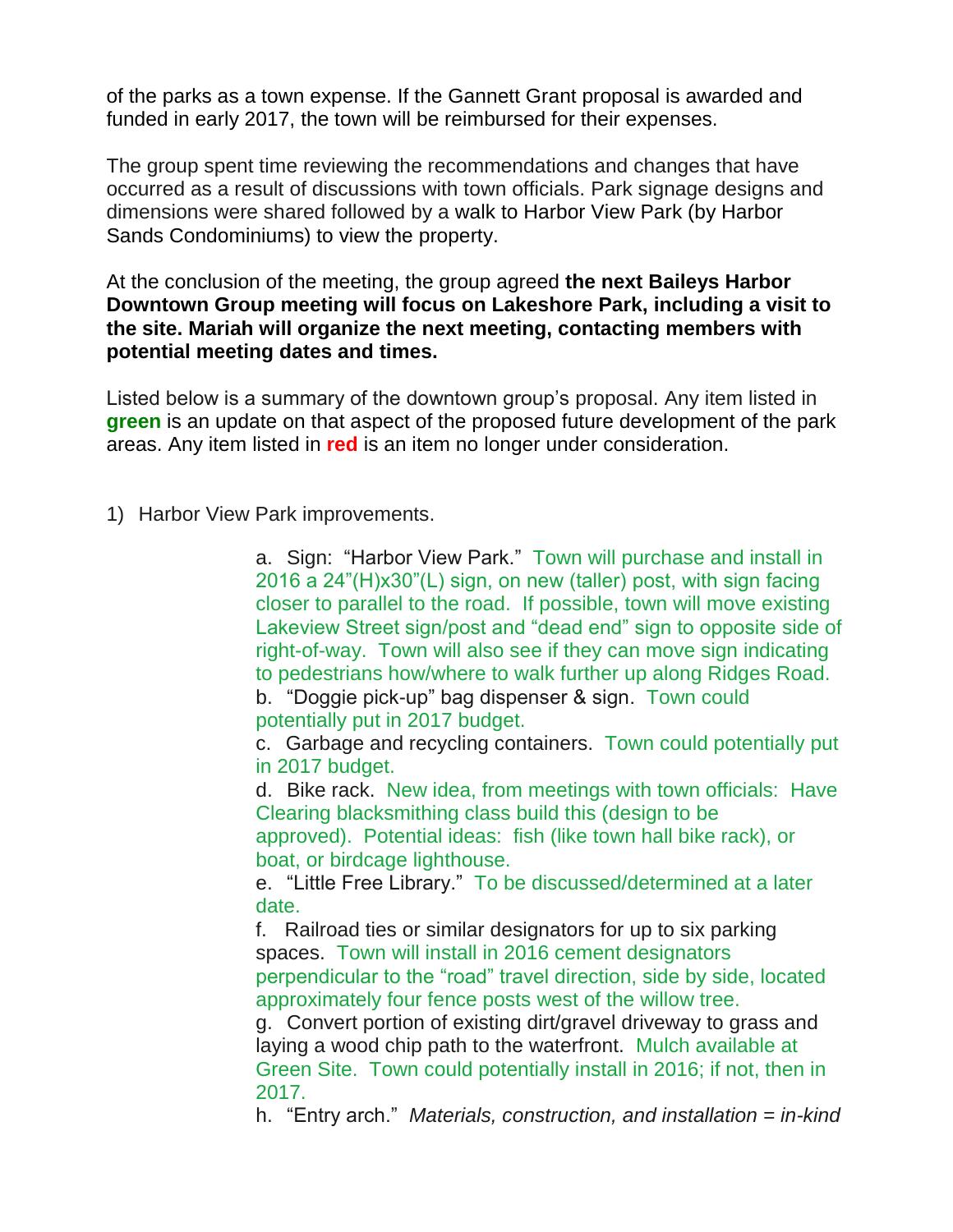*donation.* Town not sure about this proposal. Maybe ask 2016- 2017 Clearing class to submit design of possible arch, to be potentially constructed (if town approves) in 2017-18 or '18-'19?

2) Bluff End Park improvements.

a. Sign: "Bluff End Park." Town will purchase and install in 2016 either a 24"(H)x 30"(L) sign (preferred size and orientation), or, if that size/orientation impinges into the drive/walkway, a vertical sign of approximately the same size. Existing sign re: public waterfront access will be moved to fence where green space of park begins.

b. "Doggie pick-up" bag dispenser &

sign. Cost: \$150. *Installation = in-kind donation.* Town and downtown group agreed not to install at this park.

c. Garbage and recycling containers. Cost: \$500. *Installation = in-kind donation.* Town and downtown group agreed not to install at this park.

d. Paint lines on existing asphalt to clearly indicate public path to be used so private properties adjacent are protected. Town will in 2016 paint line or lines, with arrows pointing toward park, and words "public walkway."

e. Bike rack. Cost: \$500. *Installation = in-kind donation.* Town and downtown group agreed not to install at this park.

f. "Entry arch." *Materials, construction, and installation = in-kind donation.* Town not sure about this proposal. Maybe ask 2016- 2017 Clearing class to submit design of possible arch, to be potentially constructed (if town approves) in 2017-18 or '18-'19?

3) Lakeshore Park.

Separate meeting will be held later in 2016 to discuss/visit just this park.

a. Clean-up of shorefront. Town plans on undertaking some (placement of soil along bluff edge).

b. Two-sided sign: "Lakeshore Park." Town will purchase and install, possibly in 2016, once group and board member(s) decide on size and location.

c. "Doggie pick-up" bag dispenser & sign. Town could potentially put in 2017 budget.

d. Garbage and recycling containers. Town could potentially put in 2017 budget.

- e. Two benches.
- f. One picnic table.
- g. Bike rack. Town idea: Have Clearing class build; design to be approved. Potential ideas: fish (like town hall) or boat…?